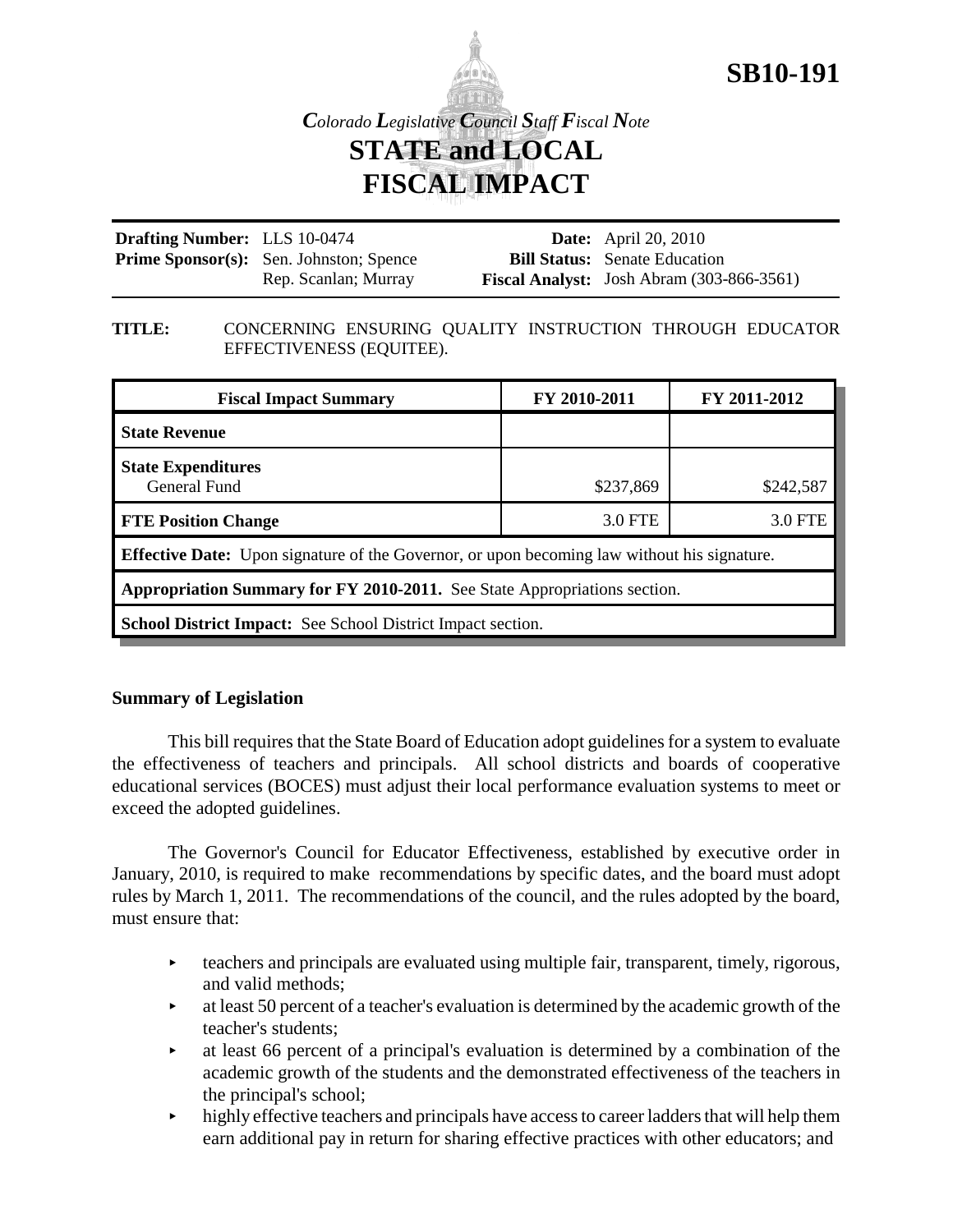April 20, 2010

 $\blacktriangleright$  the state can adopt and implement a plan for equitable distribution of highly effective teachers and principals.

Beginning with the 2011-2012 school year, teachers shall earn tenure after 3 consecutive years of demonstrated effectiveness but lose tenure if they fail to demonstrate effectiveness for 2 consecutive years. Tenured teachers must receive at least 1 observation and 1 evaluation with a written report each year. Principals must receive at least 1 evaluation with a written report each year. Review and evaluation of probationary (non-tenured) teachers is unchanged.

The bill requires that each teacher's employment contract include a written provision that a teacher may be assigned to a particular school only with the consent of the receiving school. If a teacher is unable to secure an assignment after two hiring cycles, he or she shall be placed on unpaid leave until the teacher is able to secure an assignment. Finally, the manner in which employment contracts will be cancelled when there is a justifiable decrease in teaching positions must either be included in contracts between the local board and district employees, or included in established board policies.

# **State Expenditures**

*In FY 2010-11, this bill will result in total costs of \$237,869 General Fund and 3.0 FTE in the Colorado Department of Education. In FY 2011-12, total costs are \$242,587 and 3.0 FTE.*  Major cost components are summarized in Table 1 and discussed below.

| Table 1. Expenditures Under SB 10-191        |            |            |  |  |  |  |
|----------------------------------------------|------------|------------|--|--|--|--|
| <b>Cost Components</b>                       | FY 2010-11 | FY 2011-12 |  |  |  |  |
| <b>Personal Services</b>                     | \$206,009  | \$224,737  |  |  |  |  |
| <b>FTE</b>                                   | 3.0        | 3.0        |  |  |  |  |
| <b>Operating Expenses and Capital Outlay</b> | 16,860     | 2,850      |  |  |  |  |
| Travel                                       | 15,000     | 15,000     |  |  |  |  |
| <b>TOTAL</b>                                 | \$237,869  | \$242,587  |  |  |  |  |

The CDE requires new staff to oversee departmental activities, support the State Board of Education in adopting rules, conduct analysis of existing performance evaluation systems, recommend conforming changes, and provide training and technical assistance to local districts. New staff will also advise the Governor's council concerning best practices.

Ongoing, new staff will support the board in determining if districts and BOCES meet or exceed state guidelines, review, evaluate, and approve interim assessments as part of the multiple measures of effectiveness, and review licensed personnel evaluation systems each year to confirm that they meet or exceed statutory requirements. Statewide travel is anticipated each year to conduct on-site reviews and to evaluate district and BOCES performance evaluation systems.